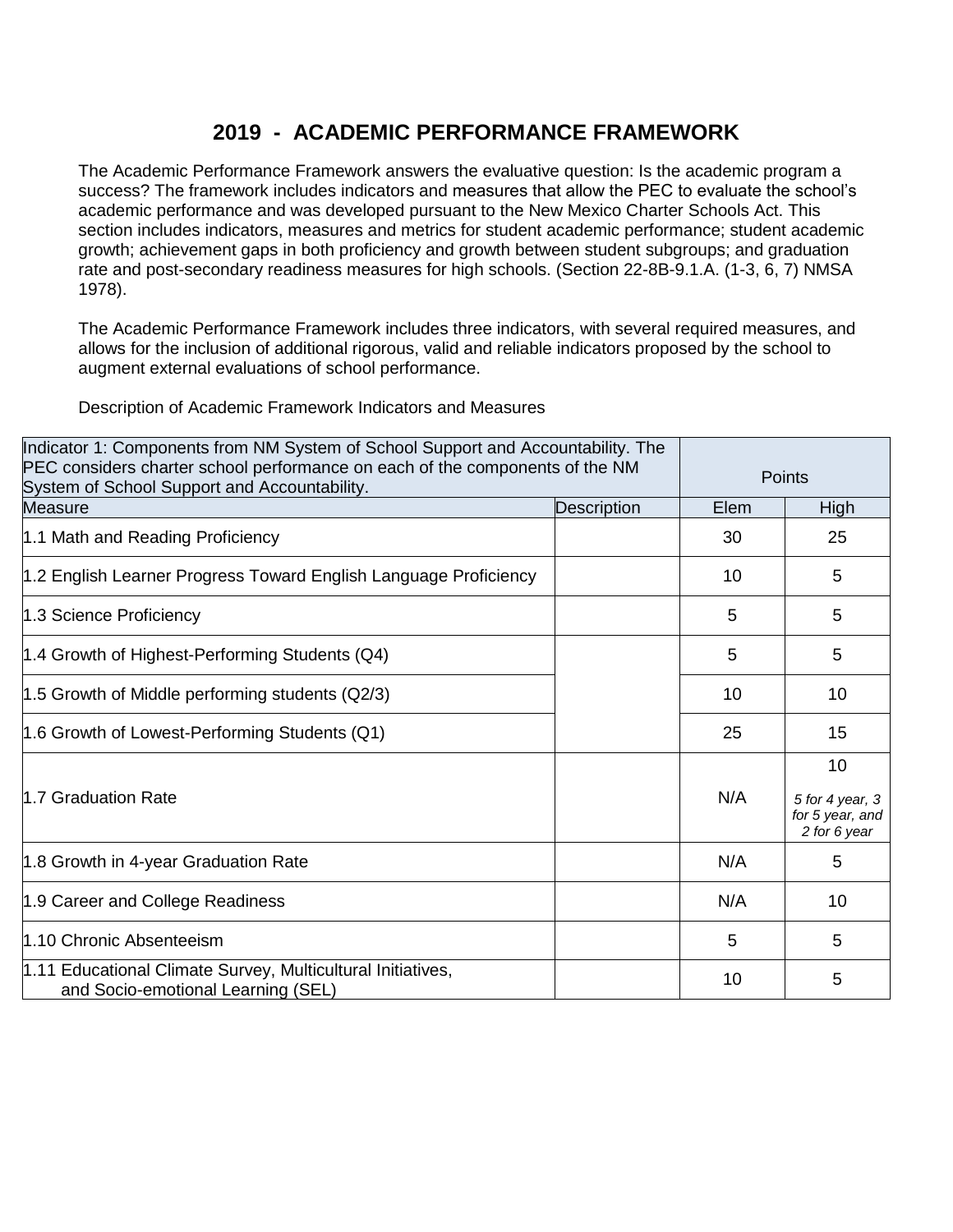| Indicator 2: Subgroup Performance<br>Subgroup measures are based on the school's relative performance (statewide)<br>percentile rank) compared to all NM public schools serving the same grades. Points<br>assigned for each subgroup are averaged to calculate overall points for measures 2.1,<br>2.2, and 2.3. |             | <b>Points</b> |      |
|-------------------------------------------------------------------------------------------------------------------------------------------------------------------------------------------------------------------------------------------------------------------------------------------------------------------|-------------|---------------|------|
| Measure                                                                                                                                                                                                                                                                                                           | Description | Elem          | High |
| 2.1 Subgroup Growth of Highest- Performing Students (Q4)                                                                                                                                                                                                                                                          |             | 25            | 25   |
| 2.2 Subgroup Growth of Middle- Performing Students (Q2/3)                                                                                                                                                                                                                                                         |             | 25            | 25   |
| 2.3 Subgroup Growth of Lowest- Performing Students (Q1)                                                                                                                                                                                                                                                           |             | 25            | 25   |
| 2.4 Subgroup Proficiency                                                                                                                                                                                                                                                                                          |             | 25            | 25   |

| Indicator 3: School-Specific Goals<br>The performance framework allows for the inclusion of additional rigorous, valid and<br>reliable indicators (as determined by the PEC) proposed by a charter school to<br>augment external evaluations of its performance. (1978 NMSA§22-8B-9.1(C).) |                                                                                                                                                                                                                                                                                                                                                                                                                                                                                                       | <b>Points</b> |             |
|--------------------------------------------------------------------------------------------------------------------------------------------------------------------------------------------------------------------------------------------------------------------------------------------|-------------------------------------------------------------------------------------------------------------------------------------------------------------------------------------------------------------------------------------------------------------------------------------------------------------------------------------------------------------------------------------------------------------------------------------------------------------------------------------------------------|---------------|-------------|
| <b>Measure</b>                                                                                                                                                                                                                                                                             | Description                                                                                                                                                                                                                                                                                                                                                                                                                                                                                           | Elem          | <b>High</b> |
| School identified Mission<br>Specific Goals, not to exceed<br>two goals.                                                                                                                                                                                                                   | Charter schools shall propose mission-specific goals<br>that are specific, measurable and rigorous, School-<br>proposed goals are subject to approval by the PEC<br>and are incorporated into charter contracts. Not more<br>than two goals will be used.<br>If two goals are included, the score on this measure<br>will be the average of the two ratings. There are four<br>rating categories:<br>$Exceeds = 100 pts$<br>Meets $= 75$ pts<br>Does not meet $= 25$ pts<br>Falls far below $= 0$ pts | 100           | 100         |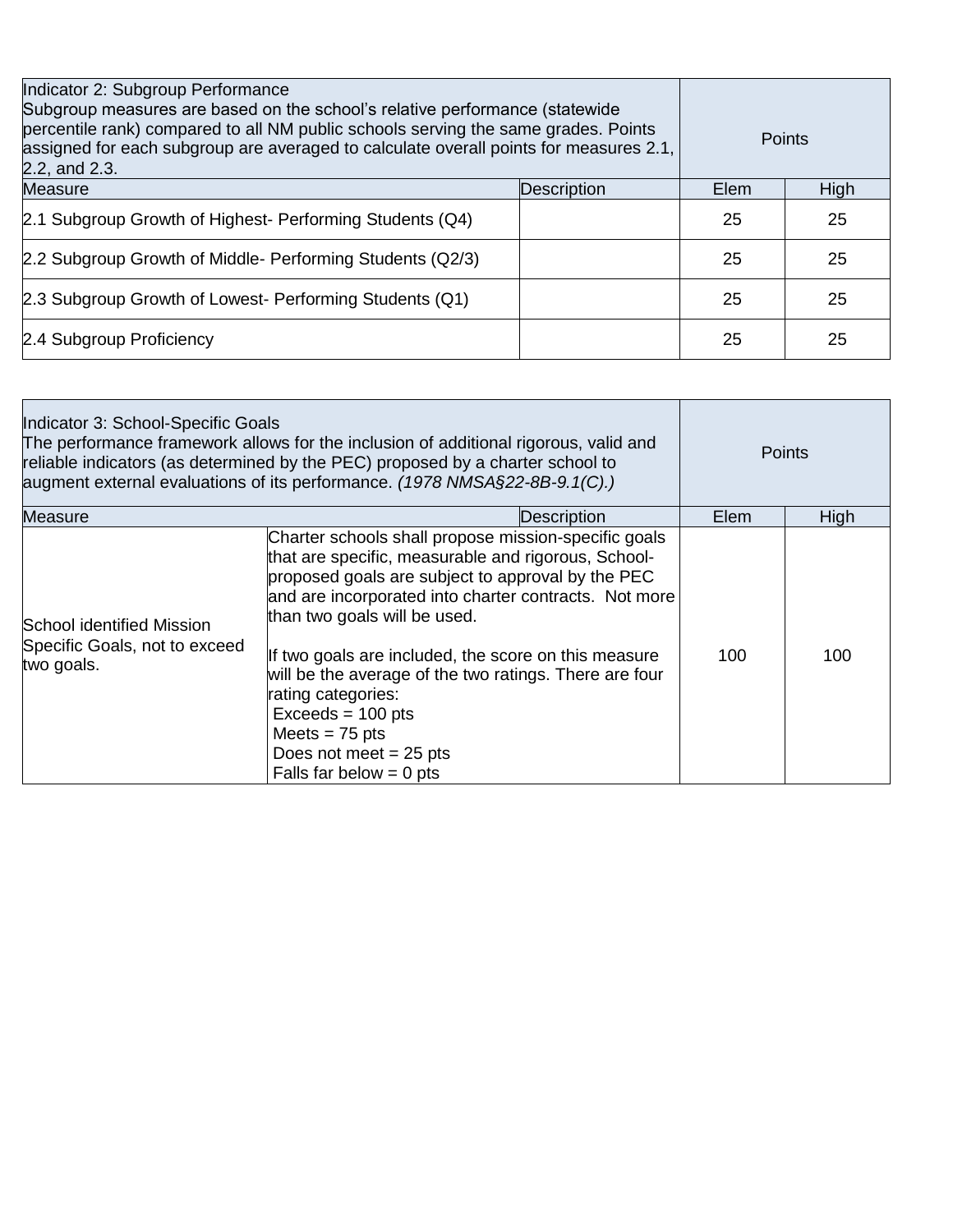## **Summary of Indicator Rating System and Assigned Points**

*Schools receive up to 100 points for each academic measure. The average weighted points across the framework are used to assign the overall rating (tier).*

| <b>Indicators</b>                                                                                    | <b>Description</b><br><b>Assigned Points</b>                                                                                                                           |                                                                                                                                                                      | <b>Total</b><br><b>Weight?</b> |             |
|------------------------------------------------------------------------------------------------------|------------------------------------------------------------------------------------------------------------------------------------------------------------------------|----------------------------------------------------------------------------------------------------------------------------------------------------------------------|--------------------------------|-------------|
|                                                                                                      |                                                                                                                                                                        |                                                                                                                                                                      | <b>Elem</b>                    | <b>High</b> |
| Indicator 1:<br>Components<br>from NM<br>System of<br><b>School Support</b><br>and<br>Accountability | The PEC considers charter<br>school performance on each of<br>the components of the NM PED<br><b>ESSA Plan</b>                                                         | The school earns points equal to the<br>school's overall index score from the<br>New Mexico System of School<br>Support and Accountability.<br>$(1-100 \text{ pts})$ | 35%                            | 37.5%       |
| Indicator 2:<br>Subgroup<br>Performance                                                              | Subgroup measures are based<br>on the school's relative<br>performance (statewide<br>percentile rank) compared to all<br>NM public schools serving the<br>same grades. | Points assigned for each subgroup<br>are averaged to calculate overall<br>points for measures 2.1, 2.2, 2.3,<br>and 2.4. (1-100 points)                              | 30%                            | 25%         |
| Indicator 3<br><b>Mission</b><br><b>Specific Goals</b>                                               | Charter schools shall include<br>mission-specific goals that<br>are Specific, Measurable,<br>Achievable, Relevant and Time-<br>bound.                                  | Points are assigned based on<br>the average of the ratings (if<br>there are two goals) for the<br>goals listed in Indicator 3. (0-<br>100 points)                    | 35%                            | 37.5%       |